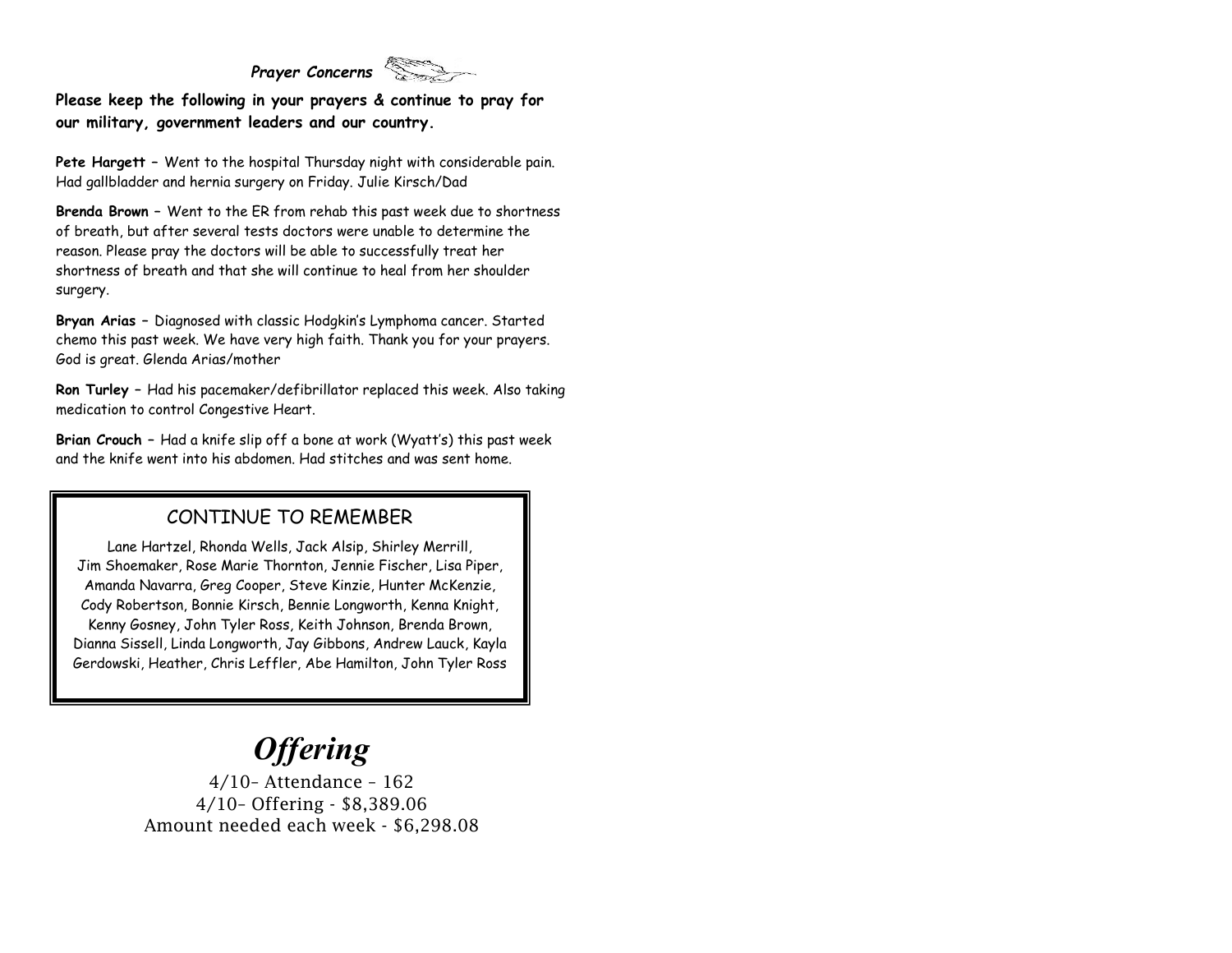# Grassy Creek Christian Church

April 17, 2022



Greeting

**Opening Song** Hallelujah for the Cross

 One Day The Old Rugged Cross Christ Arose

**Prayer**

At the Cross (Love Ran Red)

**Communion Meditation** Roger Hurst

**Communion** 

**Special Music** Shelley McCarty

**Decision Song** Lead Me to Calvary

**Message** Mike Flynn

## Special Music Schedule



\* \* \* \* \* \*



Anyone who would like to pick up their Offering Envelopes, please see Edwin Stahl. If you haven't used offering envelopes in the past we have extras if you are interested in using them. You also have the option to do Online Giving using **Tithe.ly** using the information below.



You now have the option of using **Tithe.ly** for your online offering. This is an encrypted/secure site that allows you to give one time or set up your giving on a recurring weekly basis using your bank or credit card. Your donation will go directly into the Grassy Creek checking account. You can reach the site by going directly to **[https://tithe.ly/give?c=1326490](https://urldefense.com/v3/__https:/tithe.ly/give?c=1326490__;!!ACWV5N9M2RV99hQ!fWolAwnURXg2iROxSWvcIF9cZNTvXBN10Xxg-oD4m_-op1xOs7aJzAsdX3UqPDE$)** or downloading the Tithe.ly app on your smart phone. If you have any questions, you can contact Edwin at 859-409-0766.